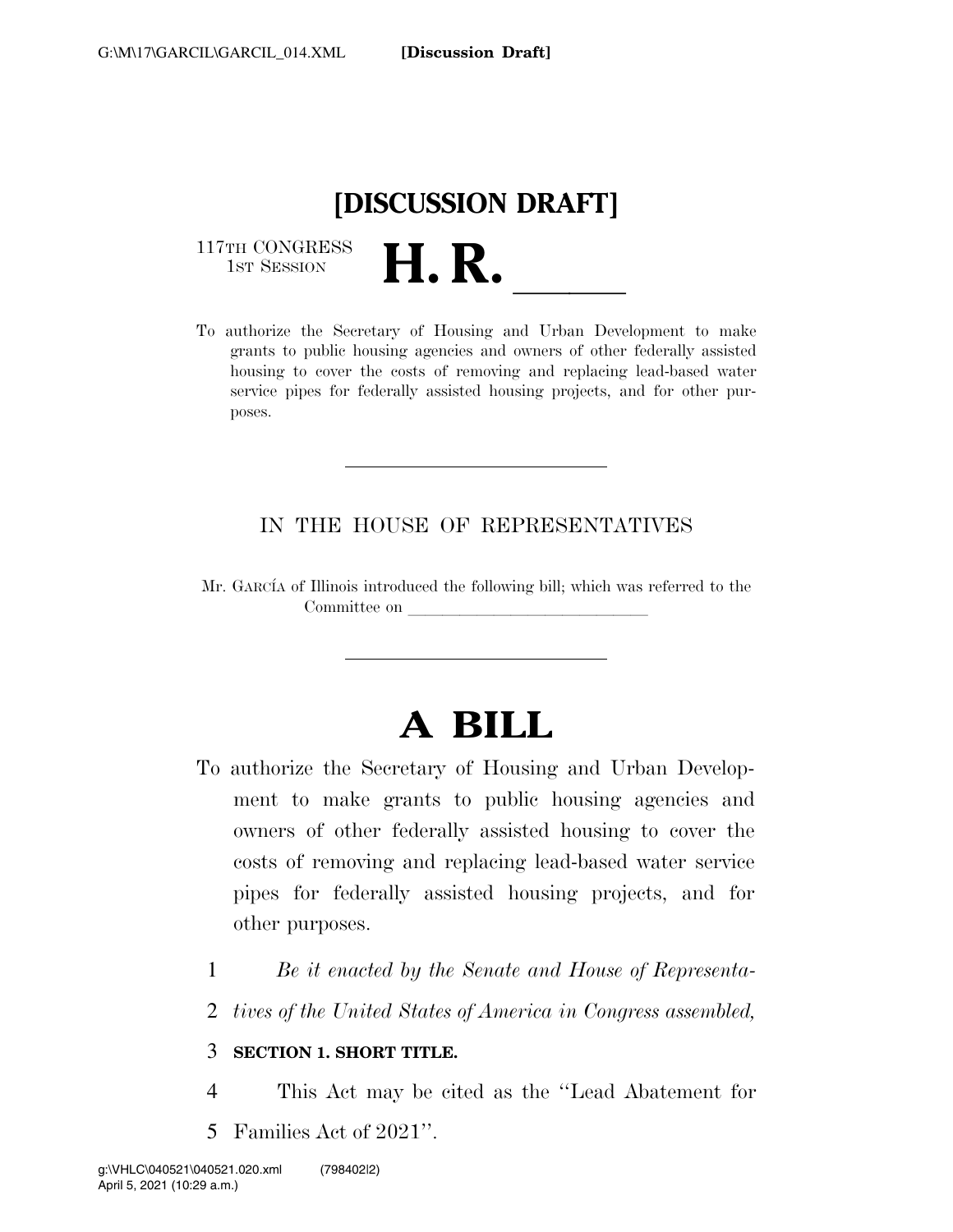#### $\mathfrak{D}$

### **SEC. 2. LEAD ABATEMENT FOR FAMILIES.**

 (a) IDENTIFICATION OF LEAD WATER SERVICE LINES.—

 (1) REVIEW.—The Secretary of Housing and Urban Development, in consultation with public housing agencies, owners of other federally assisted housing, and the Administrator of the Environ- mental Protection Administration shall, not later than the expiration of the 24-month period begin- ning upon the date of the enactment of this Act, un- dertake and complete a review of all public housing projects and all other federally assisted housing projects to identify any such projects for which the source of potable water is a lead-based water service pipe or pipes.

 (2) REPORT.—Upon completion of the review required under paragraph (1), the Secretary shall submit a report to the Congress setting forth the re- sults of the review and identifying any projects for which the source of potable water is a lead-based water service pipe or pipes.

22 (b) GRANT AUTHORITY.—

 (1) IN GENERAL.—The Secretary may make grants to public housing agencies and owners of other federally assisted housing to cover the eligible costs of fully removing and replacing lead-based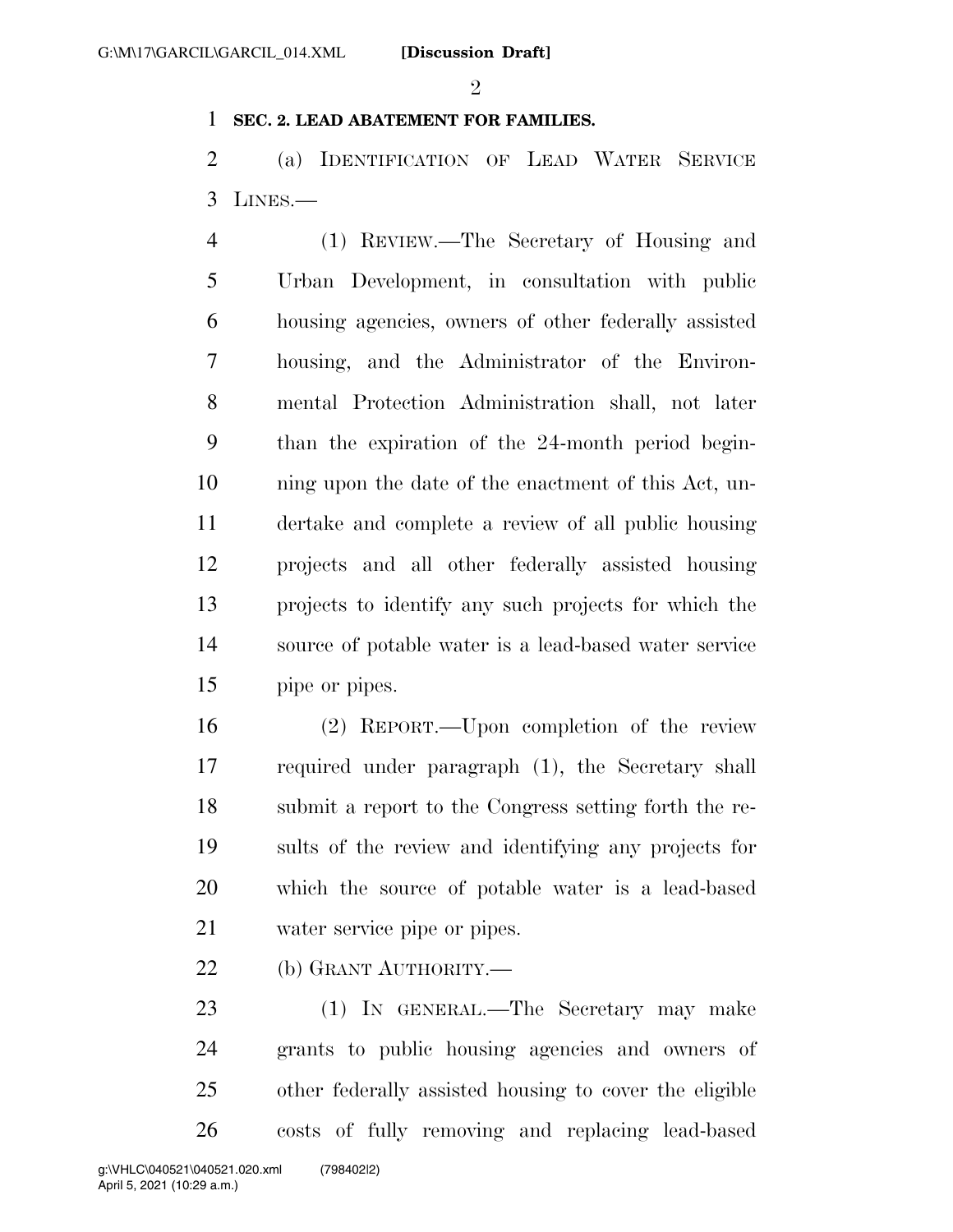**[Discussion Draft]** 

| $\mathbf{1}$   | water service pipes for housing projects identified  |
|----------------|------------------------------------------------------|
| $\overline{2}$ | pursuant to the review under subsection (a).         |
| 3              | (2) ELIGIBLE COSTS.—Amounts from a grant             |
| $\overline{4}$ | under this subsection may be used only for costs of  |
| 5              | fully removing and replacing a lead-based water      |
| 6              | service pipe for a housing project.                  |
| 7              | (3) ASSURANCES.—The Secretary shall require          |
| 8              | each public housing agency and owner of other fed-   |
| 9              | erally assisted housing receiving a grant under this |
| 10             | subsection for a housing project to make such assur- |
| 11             | ances and enter into such agreements as the Sec-     |
| 12             | retary considers necessary to ensure that—           |
| 13             | (A) the lead-based water service pipes for           |
| 14             | the project that will be fully removed and re-       |
| 15             | placed using such grant amounts are identified;      |
| 16             | and                                                  |
| 17             | (B) all work to fully remove and replace             |
| 18             | such pipes is completed before the expiration of     |
| 19             | the 24-month period beginning upon the initial       |
| 20             | availability to the agency or owner of such          |
| 21             | grant amounts.                                       |
| 22             | (4) LIMITATION ON AMOUNTS.—The amount of             |
| 23             | grant under this subsection with respect to a hous-  |
| 24             | ing project may not exceed the estimate of the Sec-  |

retary of the full cost of removing and replacing the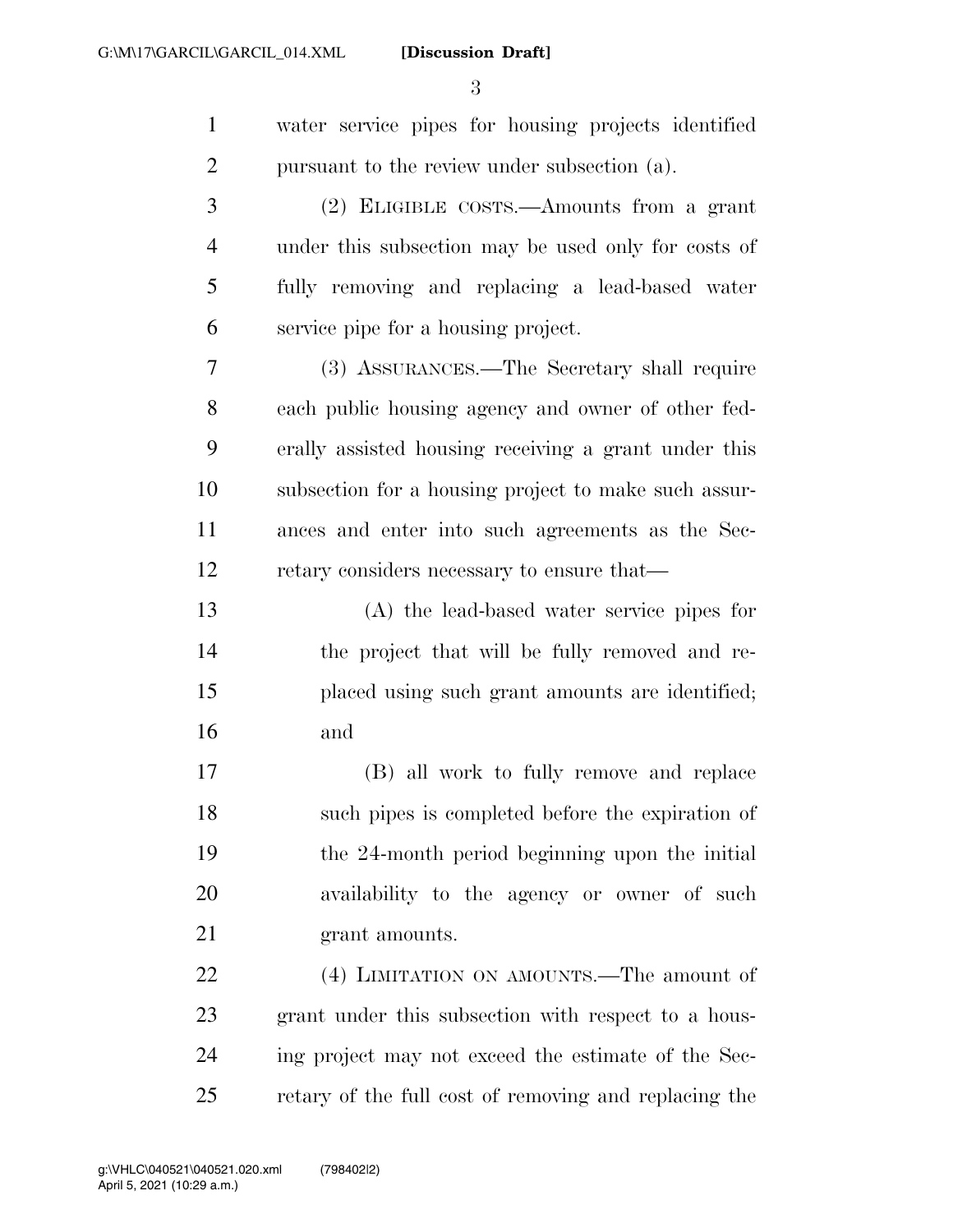**[Discussion Draft]** 

- lead-based water service pipes for the project identi-2 fied pursuant to paragraph  $(3)(A)$ .
- (c) FINAL REPORT.—Upon the expiration of the 6- year period beginning on the date of the enactment of this Act, the Secretary shall submit to the Congress a report identifying the housing projects for which lead-based water service pipes were removed and replaced using grants under subsection (b) and analyzing the effective-ness of the program for such grants.

 (d) DEFINITIONS.—For purposes of this section, the following definitions shall apply:

 (1) HOUSING PROJECT.—The term ''housing project'' means a public housing project or a project 14 that is other federally assisted housing.

 (2) OTHER FEDERALLY ASSISTED HOUSING.— The term ''other federally assisted housing'' has the meaning given the term ''federally assisted housing'' in section 683 of the Housing and Community De- velopment Act of 1992 (42 U.S.C. 13641), except that such term does not include any public housing 21 project described in paragraph  $(2)(A)$  of such sec-22 tion.

 (3) LEAD-BASED WATER SERVICE PIPE.—The 24 term "lead-based water service pipe" means, with re